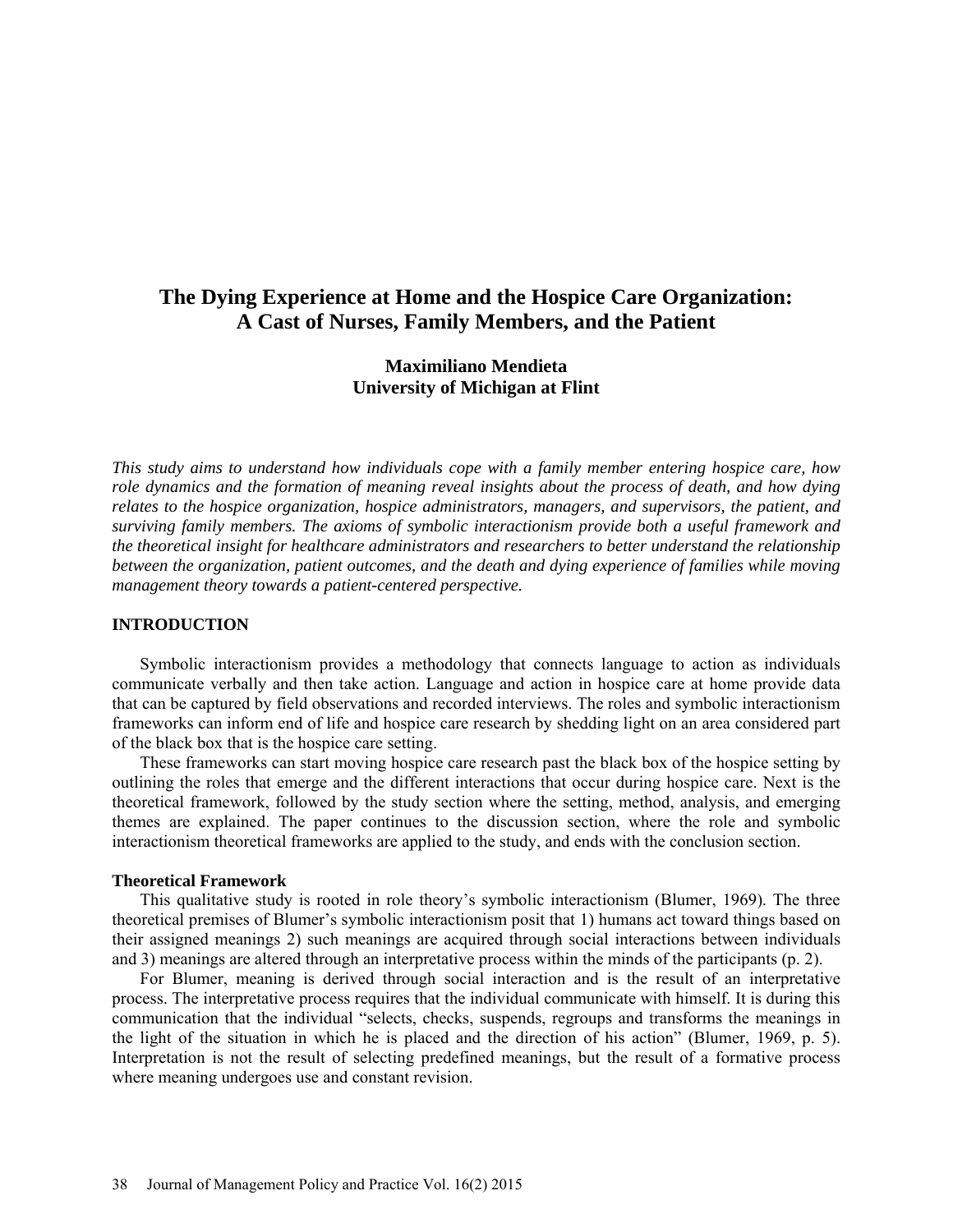Analysis of the action taken by individuals after engaging in an interpretative process (Blumer, 1969) can shed light on the roles and subroles (Emanuel, Bennett, & Richardson, 2007) they occupy during the dying experience in hospice care. Also, this methodology allows for the opportunity to draw meaning from the verbal exchanges and actions taken as the actors occupy temporal roles. The analysis framework employed here is rooted in the premise that roles and subroles are the result of thought processes otherwise difficult, if not impossible, to derive under experimental conditions.

### **Symbolic Interaction in Healthcare**

The symbolic interactionism literature includes a few empirical cases in health care. This gap represents an opportunity for the study presented in this paper. Following is an assessment of the literature in symbolic interactionism. In a study of geriatric patients in the nursing home setting, Gubrium (1980) focused on the strategic interaction between the clinical staff and the patients. The study applied interaction as a label and concluded that "strategic interaction", as a concept of planned actions and scripts, benefitted the staff as well as the patient by promoting collaboration and inclusion

In emergency care, the survival of a patient depends largely on the communication between the paramedic and the emergency room nurse (Mellinger, 1994). The communication is characterized as a "give-and-take" process in which the nurse and paramedic exchange information, collaborate and agree on a course of action. This process can be equated to bargaining activities as meaning is derived before action can be taken (Mellinger, 1994, p. 179).

This pattern of communication establishes a "turn-by-turn" interaction and meaning formation, resulting in a sequential structure that guides the negotiation between two health care professionals. In this sense, Mellinger (1994) is similar to Blumer's *meaning* and *interaction* principles. However, Mellinger (1994) pursues a negotiated order framework—a mechanistic view—rather than the principle of *interpretation* simplifying what in practice is a complex and dynamic process of meaning formation and action.

The interaction between individuals updates meaning according to a specific situation, and that meaning is interpreted within the mind of the participants (Blumer, 1969). The constant process of cognitive evolution reflected in meanings is what facilitates communication. In the past, the culture in the operating room was driven solely by the skill of the surgeon and the supreme role vested in their position. Nurses and other medical personnel followed short and specific instructions given by the surgeon, thus excluding *interaction* and *interpretation*. This model worked well during routine procedures, but failed when surgical complications emerged. During complications, two-way communication became the norm in an environment driven by the authoritative role of the surgeon (Bezemer, Murtagh, Cope, Kress,  $\&$ Kneebone, 2011).

Contemporary medicine has started to move towards a model that values communication, a nontechnical skill, as much as it values the technical skills of the surgeon. The symbolic interactionist perspective applied in Bezemer et al*.* (2011) is a first step in recognizing that communication in medicine is likely to affect the safety of patients, the quality of care, and efficiency of the health care system. However, it does not explain how communication occurs within a group.

Hospice has a basic meaning that changes through interaction and a given situation. For example, in a study of two hospices with different philosophies regarding the role of the volunteer caregivers, Baugher (2008) found that the dying experience of the terminally ill patient was influenced by how the role of the caregiver was defined. In the first hospice, caregivers were trained to conform to a static-self role*,* modeled to promote life review and listening without judgment. In this case, the caregiver role did not include *interaction* and *interpretation*. The second hospice was centered on the Buddhist principle of mindfulness, which promotes living in the moment. Caregivers give their patients their total focus and are not distracted by unrelated thoughts of past or future events.

The caregivers in the first hospice reported having difficulties listening and talking with the dying patients about their feelings and fears. This is because isolating *meaning* from *interaction* and *interpretation* is counterintuitive to the goals of hospice care of compassion, dignity, inclusion, and selfdetermination. On the other hand, the second hospice Baugher (2008) parallels Blumer's principles of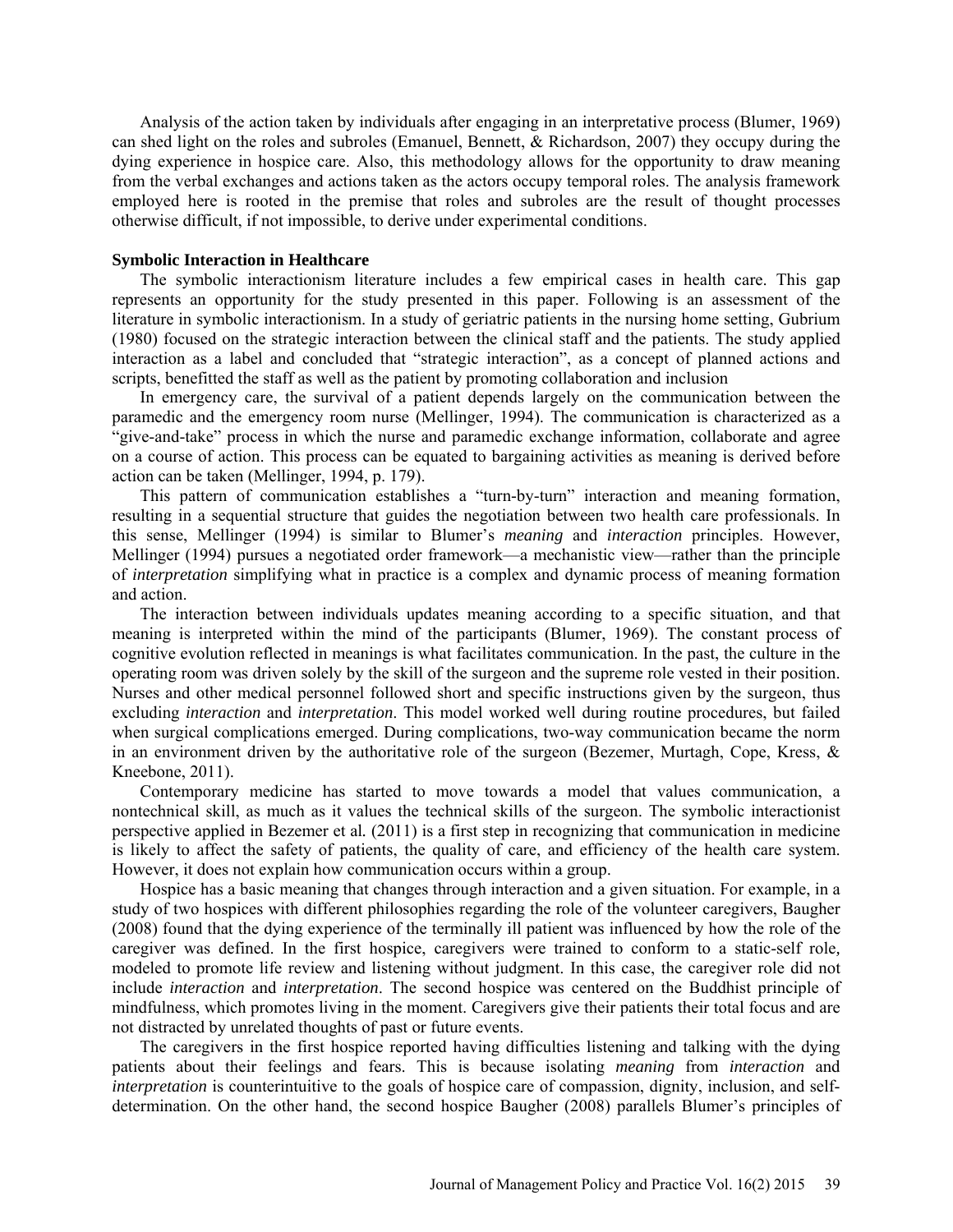*meaning*, *interaction*, and *interpretation.* In the hospice organization, organizational factors and individual actions can be considered as interrelated, which within the evidence-based practice and health outcomes context is characterized as a relation that is not clear (Rivard & Katz-Navon, 2014).

When considering the organizational culture within Veterans Health Administration hospitals as control-oriented, Rivard & Katz-Navon (2014) further conceptualized the control-oriented culture as bureaucratic culture and production culture. The authors concluded that the bureaucratic culture was associated with lower mortality when compared to the increased mortality of the production culture. This new-found association not only supports the posits discussed in this paper, but establishes a theoretical foundation for pursuing research to better understand how organizations and the individuals within the organization affect the outcomes of the patients in their care.

## **METHODOLOGY**

### **The Study**

### *The Setting*

The patient's home is the most common venue for hospice care in the United States, not only because patients prefer to die in their homes, but also because Medicare benefits are inclusive when hospice provides care in the patient's home (Pritchard et al., 1998). The hospice care experience is a very intimate one as nurses enter your home, become part of your daily life, and eventually may even be considered a family member.

### *Gathering Insight*

The study follows a behavioral approach in order to capture the richness of roles that develop during this trying time for a family. This study, though a single case, provides insight and awareness of the language, behaviors, and actions that take place during hospice care at home. This insight can contribute to future research projects as it offers a glimpse to the backstage of hospice care.

### *Field Observations*

I gained access to the family home setting of an actual hospice patient, as I was an extended family member of the patient. The potential bias of being an emotionally vested insider was outweighed by the tradeoff of gaining a first-hand account of a patient and family that was entering hospice care. I gained access to the admissions "process," the first "family meeting," daily interactions between family members and the staff, family members' interactions with one another, staff interaction with one another, and the resulting interaction of me being there.

### *The Interviews*

Interviews were conducted with several informants including a hospice admission nurse (Nicole), a family caregiver (Amy) and a family member (Ann). Ad-hoc interviews were conducted with the case manager (Linda), nurse (Jessica) and home health aide  $(Ashley)^{1}$ . In total, three semi-structured and three ad-hoc interviews were conducted during a period of three months. Medical informants were asked to share their experiences as they interacted with family members and patients during hospice admissions, everyday hospice care, and hospice operations. The admission hospice nurse (Nicole) stated, "I've been told by my friends to write these down, but I haven't."

Nicole was interviewed in her office at Sunrise Hospice, where she seemed comfortable and at ease. Interview questions included, "Tell me if you can, memory wise, recall your first admission or the admission that you remember the most. I am thinking of a typical situation that you had that comes to mind in which the family dynamics of a hospice patient has become a vivid memory for you. What comes to mind right off?" And as immediate follow-up I stated, "Feel free to be as graphic as you need, that is exactly the kind of knowledge we want to get from you." Nicole's physical and verbal response was: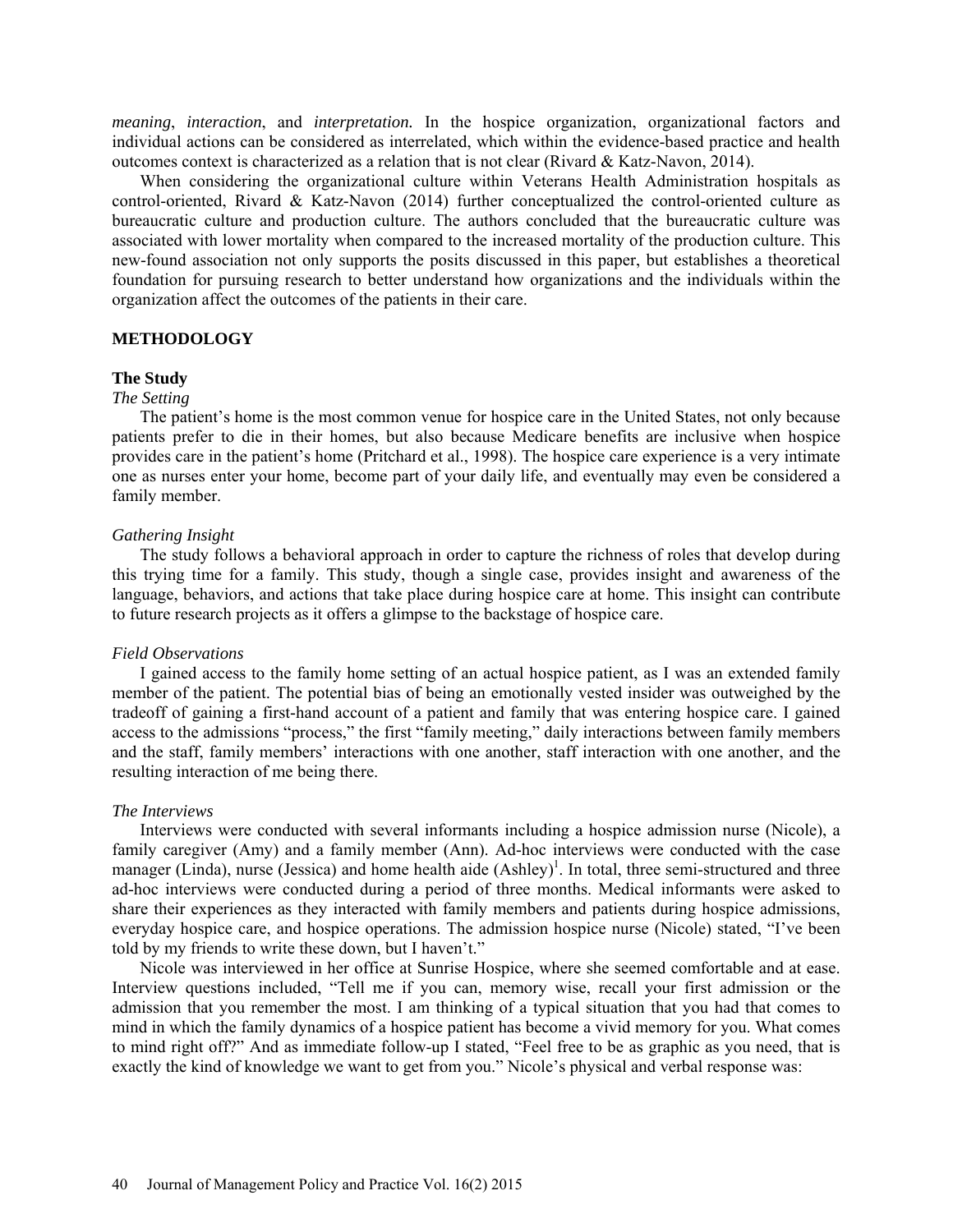*(Laughter, giggles) Children arguing over the deathbed, literally as the mother is dying. That is pretty vivid don't you think? (Laughter, giggles). It was a very tense household, there were multiple children, and clearly a history of issues, between the children, people can change the mood for these things, the way they've lived their lives and because a family member is sick and dying does not make everyone (laughter, giggle) behave.*

# **Analysis**

The interviews were recorded using a digital recorder and a digital transcription program was used to transcribe the wave file. Each interview and field observation was analyzed manually using the grounded analysis method of Strauss and Corbin (1998) and merged with Herbert Blumer's conceptualization of symbolic interactionism (1969).

# **DISCUSSION**

#### **Themes Emerging from the Data**

According to the three axiomatic premises of symbolic interactionism, all objects have a given meaning which is an important component of human action, the meaning we assign to objects results from interacting with other individuals, and the meaning resulting from interaction is interpreted by each individual (Blumer, 1969).

Hospice care at home lends itself to be viewed from the sociological perspective of dramaturgy, which views everyday life as theater with actors, scripts, and interactions. The implied role of the physician affected the everyday lives of the patient, family caregivers, paid caregivers, home health aides, and case manager. This paper theorizes that similarly to physicians, the administrators, managers, and supervisors of hospice organizations impact (Rivard & Katz-Navon, 2014) the death and dying experience while pursuing the managerial and operational responsibilities outlined by government regulation, organizational directives, professional associations, facility culture, and career goals.

I posit that family relatives not only fragment along family lines (family and in-laws), but also take "camping out" positions throughout the hospice home based on their acceptance or disapproval of the prognosis of imminent death and their perceptions from interactions with clinical, administrative and volunteer hospice personnel. While the hospice organization providing hospice care at home may have an agreed upon synergistic message and culture, the message or dying experience provided breaks down as personnel interact one-on-one with the dying patient and the surviving family. Through its personnel, it is here where the organization impacts the dying experience, whether it be through the synergistic message or by the human dynamics of caring for end of life patients and their families.

### *Control*

The day started early, with the patient being fed and medications administered by 7:00 a.m. This routine did not vary unless the patient was nauseated. The physician's office was called regularly to address "curative" measures for bedsores, "hallucinations" (dementia), and "emotional" outbursts. The hospice case manager had medications "to manage the pain," but the physician had to authorize and prescribe any medication that treated a condition.

The wife had a large role, as she was legally responsible for all the medical decisions about her husband, the dying patient. Metaphorically, a ballet of actors assembled around the wife when she arrived from work every day as each dancer (actor) took turn reporting their contact with the patient throughout the day and any significant events.

### *You Are Dismissed*

Physicians in American society enjoy a position of prestige and separation above the rest. The relationship with physicians is formed through our childhood as vaccinations, yearly visits and physicals are the norm. Also, the expectation of "curative" infallibility attributed to physicians contributes to the role of hope vested in them. This is in line with role theory and the role expected of the physician as the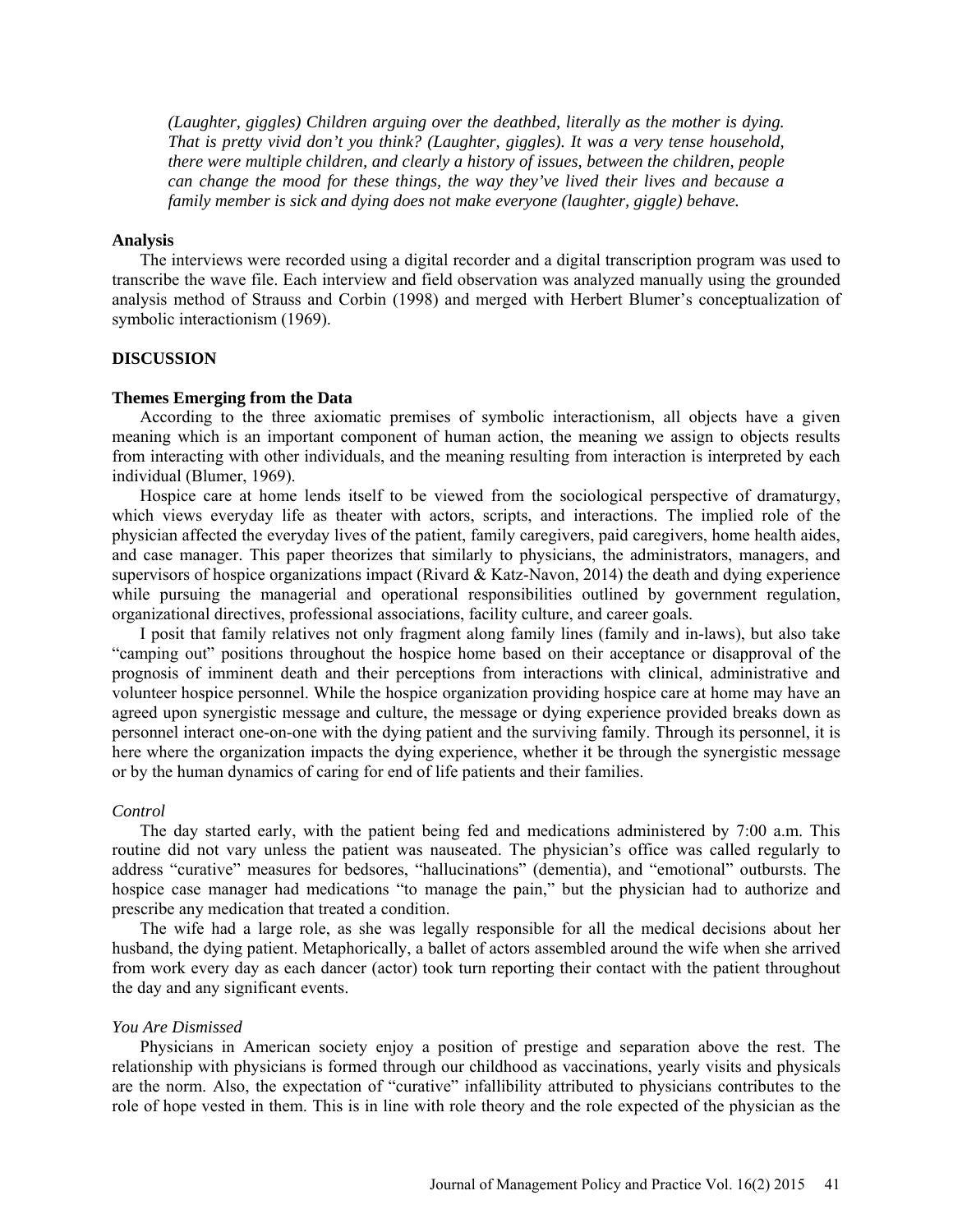result of personal, societal, and cultural norms and expectations. This was best illustrated through the narrative of the admission nurse (Nicole):

*I recall that the patient was a relatively young man who had young children, and had pancreatic cancer, which typically goes very quickly, often a far advanced diagnosis, there are not a lot of treatment options. They were interested at looking at treatment options, and the physician was essentially saying there is no treatment for you, nothing to be done. That kind of dismissive quality is what they really took offense to.*

Patients expect the physician to always provide "treatment options" even when facing hospice care. This sense of entitlement for a cure is perpetuated by Medicare's requirement for the physician (the gatekeeper) to issue the "certification" of hospice care, which also ushers the physician into the hospice setting. This implicit, yet active, role in absentia was best described by one of the family caregivers (Amy):

*…if the hospice feels the patient needs medication for this or that, they will contact them if they need to, but it's several days before the doctor even gets back to them. So luckily, according to the nurse, they have a number of drugs they can get filled, a standing order, for pain medication only. According to her, once the doctor refers the patient to hospice they are pretty much done.*

The relationship with a physician is one that, in most cases, is characterized by loyalty, intimacy, and reverence. Do we really want an expert in life and "hope" in charge of our death? The whole mission of hospice is to ease the patient into the late stages of life, but in their mission for "a good death" and "comfort measures," hospice made compromises that perpetuate the physician's role of supremacy.

The physician's role in absentia seems to interfere with the natural process of death as patients and their families use hospice for continued access to their physician. I conclude that the physician role overburdens the interaction (role) of the different actors, but also the "role-taking" dynamic of human interaction. I equate "role-taking" to an overload of static in the process of human communications that short-circuits other interactions that could be more productive for the patient and the families if the physician role was not present. The physician role eclipses not only the "palliative" roles of hospice, which are already subordinated by Medicare's mandate, but supersedes the role of spouses, caregivers, and family members.

### *Ultimate Judgments and Decisions*

By the time a family member enters hospice care, a hierarchy of authority has been established. I observed that the wife played several roles in the "dying experience" of her husband. She went to work every day as the sole provider, made sure all medications were sorted for dispensing, "called in" for refills of prescriptions, prepared evening meals and provided care throughout the night. The caregiver role during the night was one that required "turning" the patient to avoid bedsores, preparing a snack in the middle of the night so "meds" could be taken, "checking" her husband for urine, and staying up with her husband when he had "hallucinations."

According to Turner (1962), this "superordinate" role is inadvertent to the patient, but was very evident to others in the household when hospice asked during the admissions process if a "living will" and "medical power of attorney" existed. These documents not only established that the wife was legally the person in charge of making all decisions of care, but was at the top of any other hierarchies in the house. This was best exemplified by the hospice admission nurse (Nicole):

*A long stand-in caregiver like that…are more skeptical and also more controlling, they have been in control for so long and they don't readily relinquish that role, … there can be some tension.*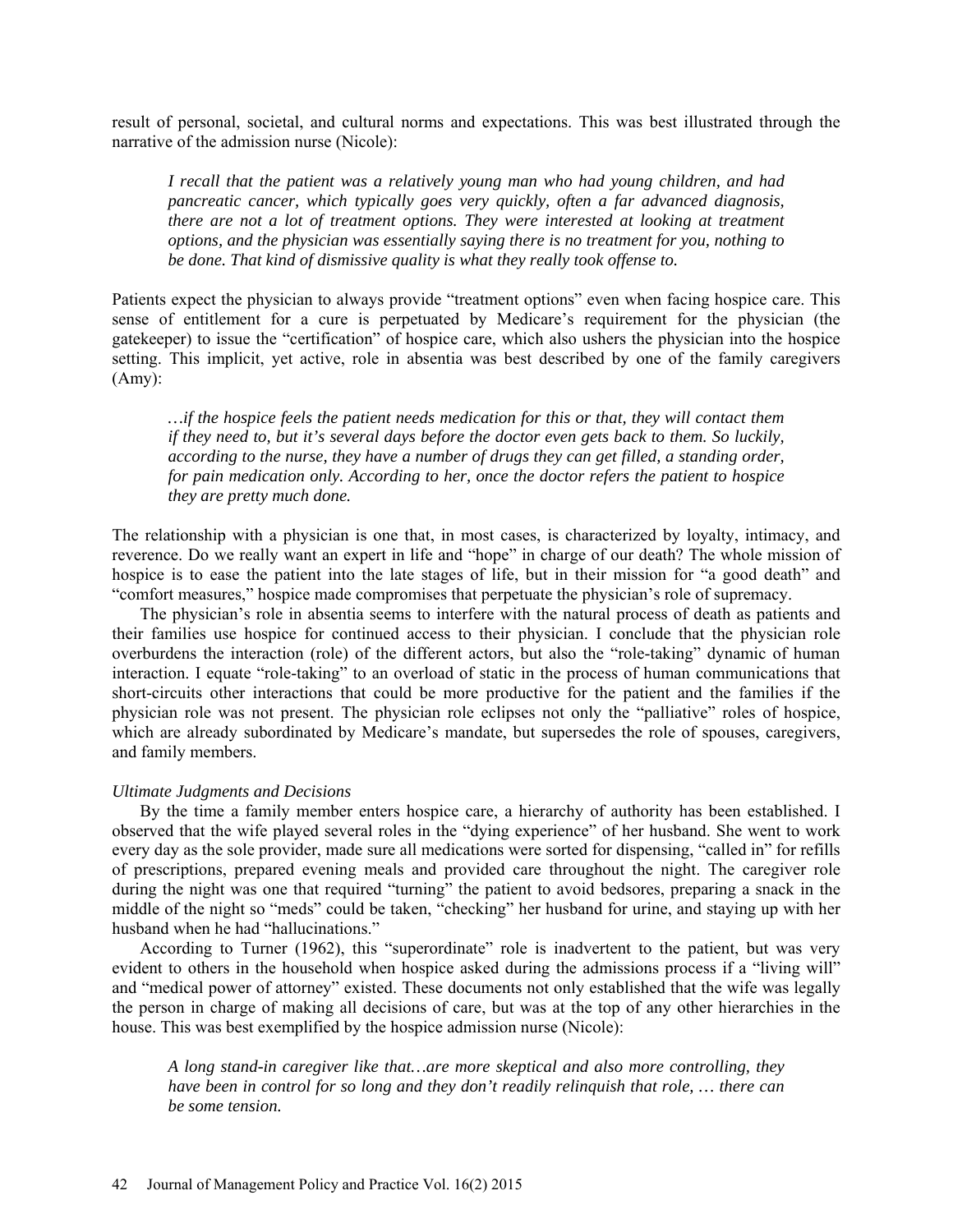The law empowered the wife and patient as the rulers of the hierarchy and established hospice's role as an advocate for the patient and advocacy within the family unit. But how can we set aside our responsibility to our siblings or parents? How can a spouse overwrite the authority of the bloodline? The language used by hospice--"have been in control," "always the decisionmaker," "usurp," "tension," and "being in that role"-- implies the existence of a hierarchy and the conflicts that arise from that system of organization when other family members enter the household.

Caring for the patient throughout the day by in-laws was welcomed as long as it did not challenge the control of the wife. One informant (Amy), a temporal family caregiver, participated in daily care activities that included preparing meals for the patient (her brother), administering "meds," "checking for fever," and "making sure" the patient was re-positioned often in the hospital bed. These activities were crucial for the care and comfort of the patient and Amy's contribution was appreciated, but her role was subordinated to the wife, her sister-in-law. Amy best responded to this issue when she said:

*Since I am not the primary caregiver, I am a sister, the wife gets to make all the judgments regarding his care and I don't really want to step on her toes, it's hard enough for her as it is. … but I have been suggesting, repeatedly, that I feel we need to address his agitation that he has been having recently, and I don't think she is acting on it fast enough. Not really telling her what to do, but just that we should consider this, or maybe we should consider that, but ultimately it is her decision.*

So, temporal members of the immediate family are not exempt from the hierarchy that exists in the house, and that even though their familial relation prevents them from being linearly subordinated, the circumstances of hospice care mandates their role to be supportive of the surviving spouse. This subordination may as well undermine their ability to play the advocacy role that best serves the patient.

### *Family Members Take Sides*

Though a sense of family unity existed, more than one set of hierarchies was usually in play, which was complicated by the different roles and "role-taking" that occurred during this stressful time. This is best described when Mary (the wife's sister) and Ruth (the patient's mother) first interacted:

*Mary's raises her voice as she says, "I am here for my sister; she has no emotional strength left to give – she needs me!" Mary reached out and gently placed her hand on Ruth's shoulder while she greets her, "How are you holding up? How was your trip?" Ruth responds, "That's O.K., we are here for Jim, -- my trip was fine!*

In a short period of time emotions went from high, as territory and roles were staked, to lows, as "roletaking" occurred in the form of empathy and maybe some hypocrisy. The tension of roles and "roletaking" fragments the unity of the family, as communication shifts from the role of who we are to "roletaking," which is fluid, constant, and maybe not too honest in its content, as coping adaptations of the self occur.

The friction and fragmentation of the family, at different levels of familial relation and its intensity, varied with the age of the actors engaged in the temporal conflict. This fragmentation affects how the roles of the patient, hospice and family members play out in the overall quality of the "dying experience." Can we get along and still advocate for our loved ones? Do we really care to get along if the dying person is the only link between you and the opposing camp? In the case of Mary (the patient's sister-in-law), age 60, and Ruth (the patient's mother), age 70, the conflict--within minutes--was placed on the backstage of their relationship as they seemed to have a moment of grief together immediately following their terse exchange. This was not the case when the sister of the patient (Amy) and temporal caregiver differed in opinion with the wife during a "crisis episode:"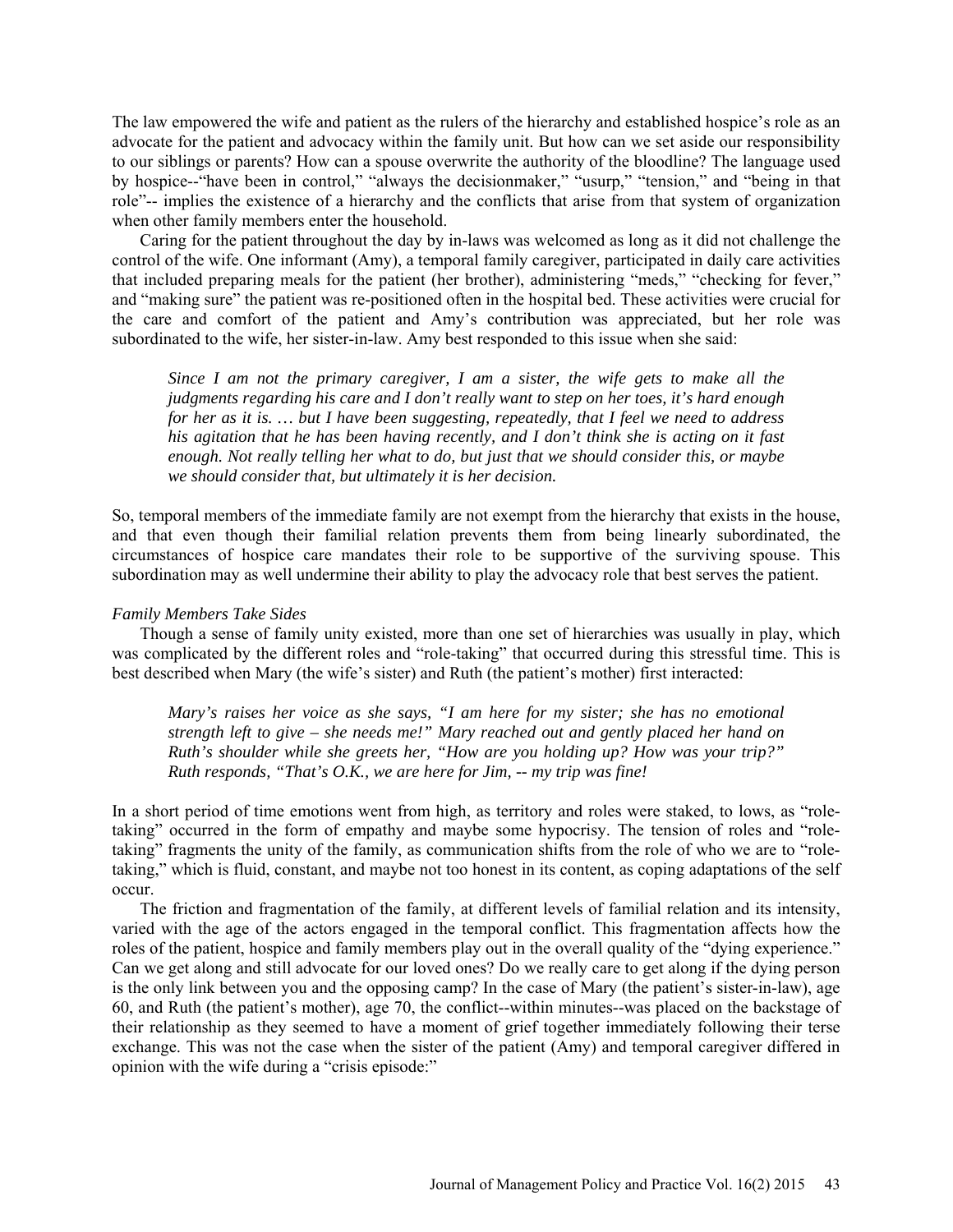*He was having an episode with nausea and vomiting. She (the wife) wanted to give him pain medication, orally. Luckily the hospice nurse was there and suggested that the medicine could be applied topically. I insisted it be given topically. I don't think it caused a major problem, just a little friction.*

Amy also reported that the body language of her sister-in-law was subtle, but the disagreement was palpable. She stated that her sister-in-law "appeared a bit tense" and an effort to avoid a confrontation was evident as there were no signs of "outright anger." Amy was asked how she felt about this encounter a few days later and she said, "I have to stick up for him," and, "I was just not going to have it," when referring to giving the patient medication orally instead of topically during an episode of dry heaves.

# **The Language of Dying**

Hospice personnel are trained in using language, the message that is designed to be inclusive and soften the reality of entering hospice care. The language is especially necessary when the admissions nurse first encounters the dying patient. In some cases the patient may be "semi-comatose," "nonresponsive," or "in crisis," which dictates if the nurse speaks with the caregiver in charge off the patient. The hospice admissions informant (Nicole) shared some of the language used:

*We use language like serious life threatening condition, exhausted all the curative treatments, the focus now is on comfort measures, life limiting, shift from curative to comfort measures, our program, give us a try.*

This language may soften the communication that occurs at the veneer level, but may not change the reality, the "back stage," that the actors inside the home face. This language is important not only to encourage communication with the actors, but also to ease hospice into the home environment and the role that it plays in the "dying experience."

Body language, a non-verbal approach that hospice personnel use, exacerbates or heightens verbal language. Actors made a conscious effort to get along, be patient, be considerate, and attempt to appear unified for the patient's sake, but this "role-taking" process made verbal queues more important in their everyday lives. The family caregiver informant (Amy) commented on her conversations with the home health aide (Ashley):

*[Ashley] told me, "I don't think he is going to be leaving this house again." I wish [Ashley] would pay more attention to my brother's needs… her patient that she is incharge of, but I think she is dealing with this in her own way because once the passing comes she's got her own unemployment problem to deal with and I think she is anticipating that, and I guess that is a natural human response.*

Amy's comments were referring to the change in Ashley's behavior. Within the first month of hospice care at home starting, Ashley's behavior changed from being engaged with the patient to appearing relegated to the sidelines as family members and hospice nurses landed on the home. What happened to Ashley? Are her feelings hurt or is she just coping? Ashley now spends most of her days on her cell phone texting, or on personal calls, and the remainder of the time instant messaging on the Internet. Amy also commented that Ashley was probably responding to the many people (*role-taking*) that she was coming in contact with and to what she perceived to be her new place (role) in the home hospice setting.

# **Putting the Puzzle Together**

Hospice care has changed healthcare with its tenets of family and patient-centered care, comfort and palliative measures, and its advocacy. For forty years hospice has empowered patients and families not only to be self-determinant during a terminal illness, but established the "dying experience" as a humane and gradual process of closure. Over the years, important contributions have been made in understanding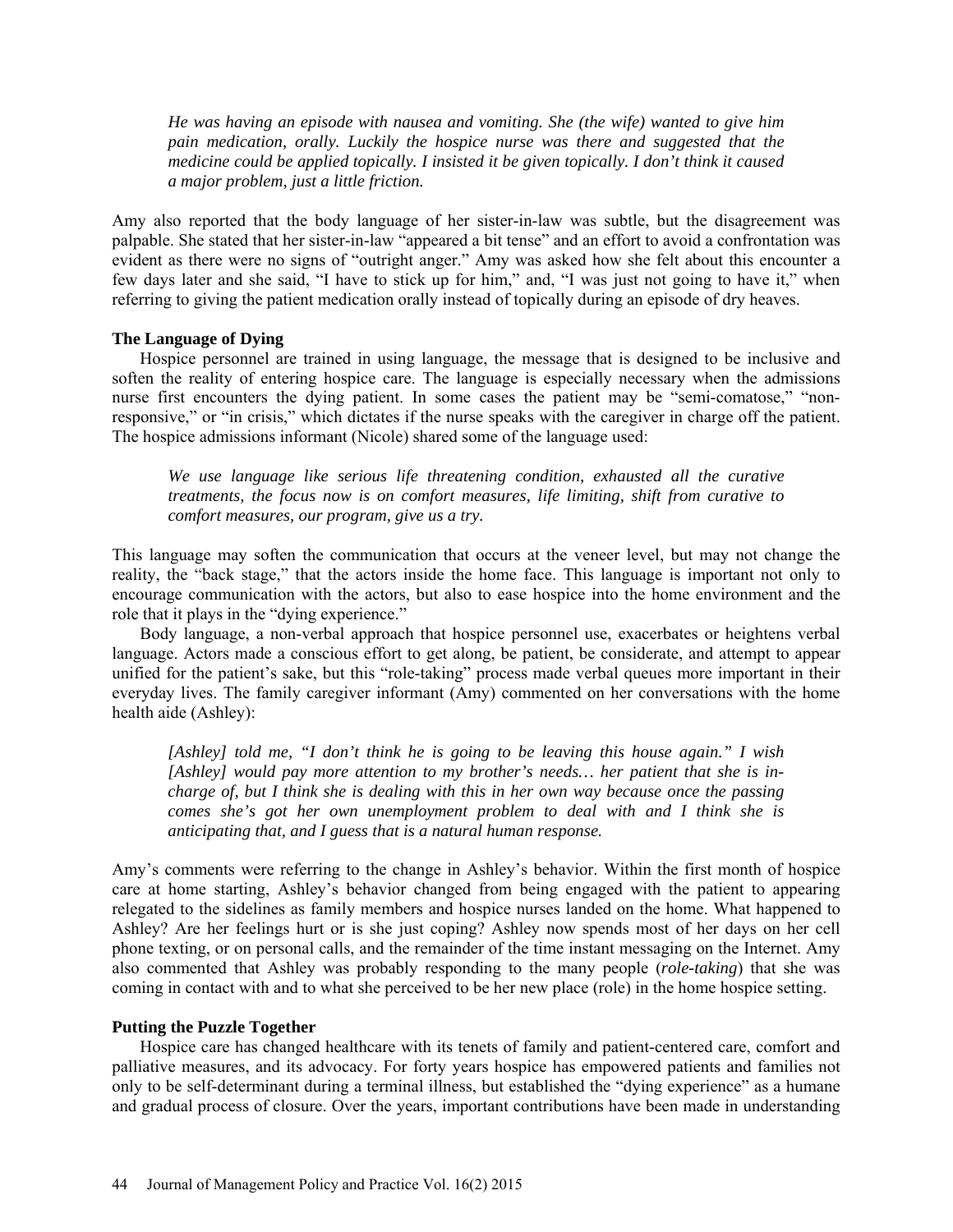the role of the hospice nurse, first as the patient's advocate in charge of the interdisciplinary care team and most recently in Emanuel et al. (2007), where "the dying role" has re-gained some attention from medical professionals and academics. This theoretical and philosophical revival is an important element to be considered, as the U.S. healthcare field faces conflicting pressures from multiple outlets. The market sector urges for severance from its socialized roots, while the government approaches a political solution along the lines of a full-fledged program for universal care.

This study draws attention to the "front stage" and "back stage" aspects of hospice, and explains how hospice care can be informed by symbolic interactionism. First, on "the front stage," is critical to understand the physician role in absentia and the looming influence it imposes on role dynamics. Second, the authoritative role of the surviving spouse and advocacy for the patient's best interests may be mutually exclusive. Third, roles and "role-taking" create static and subsequent fragmentation in human interaction. Fourth, language used by hospice personnel softens the veneer, but in the backstage supplants verbal communication for the more subtle meanings of body language. In order to better understand "the back stage" and the "dying role," it is obligatory to understand the dominant roles in hospice care at home, which include the surviving spouse, the temporal family caregiver, hospice personnel, the home health aide, siblings and in-laws.

The themes that emerged from the data include *You are Dismissed, Ultimate Judgments and Decisions, Family Members Take Sides and The Language of Dying*. The application of the symbolic interactionism axioms to the emerging themes follows. For ease of analysis and comparison, the three axioms are conceptualized as *meaning*, *interaction*, and *interpretation*.

In *You are Dismissed*, the role of the physician emerges as a dominant figure embedded in Medicare policy and, subsequently, in the hospice setting. The *meaning* axiom highlights our social conditioning to treat physicians as superior to most of the roles individuals encounter in their daily lives. The superior role society assigned the physician is reinforced by the imagery of the white coat. The *meaning* of a physician is profoundly internalized in our psyche, as they are there when we are ushered into the world, when we face sickness or injury, as we grow old, and when our health starts to fail.

The *interaction* axiom defines the physician role according to the context in which the interacting individuals engage in meaning formation. The hospice setting makes for a context that reaffirms the superior role of the physician, the gatekeeper, at a time when the patient and family members are likely distraught by having to cope for their first time in their adult life with issues of mortality and the end of life.

The *interpretation* axiom requires that the meaning of the physician, as defined by the interaction situation, be reformulated once more as individuals fine-tune the meaning agreed upon from *interaction* with their own thoughts. This reassessment is likely driven by their own values, norms, biases, and experiences. In other words, what appears to be a common canvas where individuals follow absolute rules, norms and roles, is actually individual realities that formulate temporarily as we come in contact with others.

For example, in *You are Dismissed* we learn from Nicole, the hospice admission nurse, that patients are vulnerable to the physician's authority role when being labeled sick or terminally ill. Nicole's dialogue shows that she disagrees with how the physician in her experience handled the situation. Her narrative, in addition to her verbal and body language, show that her meaning for the event is one driven by compassion, empathy, and care. Her view is in stark contrast to the more direct, pragmatic, view of the physician in her example. For Nicole, the meaning of hospice traveled from its genesis in her nursing education, through the action situation of the physician and the patient, and interacted with her personal and professional values and norms as a hospice admission nurse.

In *Ultimate Judgments and Decisions*, the second theme emerging from the data, the *meaning* axiom helps us understand what it is to be a caregiver. The role is associated, according to Nicole's interview, with power over the patient and all patient-related matters. For Nicole, the role of the patient and the caregiver differ in authority, as the patient is the ultimate decider. While the caregiver's influence is acknowledged, it is not accepted as superior.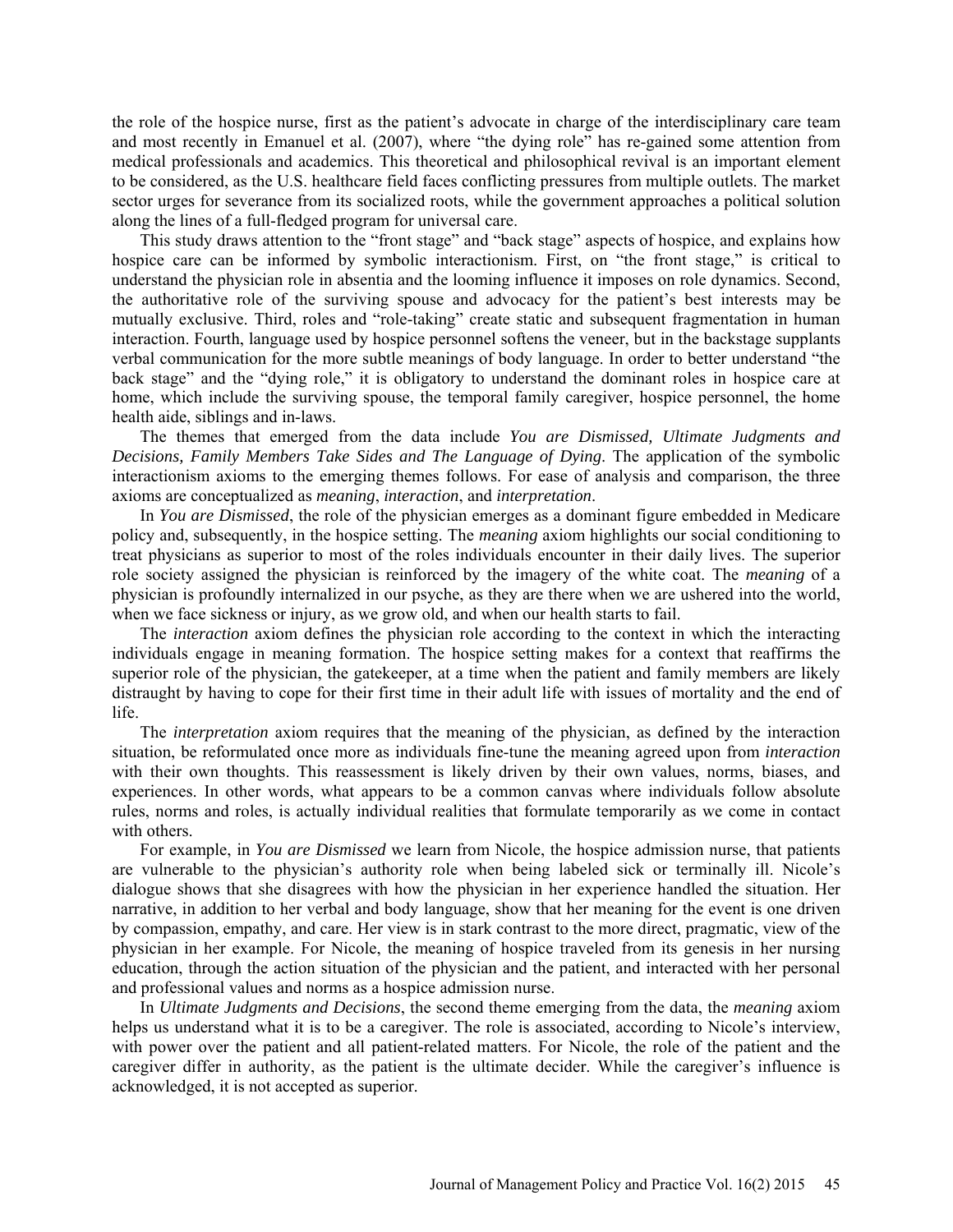In terms of *interaction*, Nicole negotiates her role as a hospice nurse with that of the caregiver. Her meaning for the role of the caregiver emerges as she elucidates her concern over "usurping" the caregiver's role. She explains that the action situation was loaded with power and control overtones, as the "long stand-in" caregiver did not want to "relinquish" her power. Nicole redefines her role from a strong hospice care and patient rights advocate to one subservient or nonthreatening to the caregiver.

The *interpretation* axiom helps explain how Nicole recognized the caregiver's power role and adapted her own role from a strong patient advocate to that of a nurse whose sole purpose was to provide help to the patient and the caregiver. In a situation charged with dominant roles, power and hierarchy, Nicole's choices were limited to being turned away or invited into the home and the dying experience. Ultimately, as a hospice nurse, Nicole wanted access to the patient.

In *Family Members Take Sides*, the *meaning* axiom helps decipher the different roles individuals occupy as they move across action situations. Mary (the wife's sister) and Ruth (the patient's mother) first interacted in a manner that revealed that both intended to protect their own blood relative and the turf that came along with it. Once the first *interaction* occurred, both retreated to their in-laws roles and exchanged socially dictated niceties. Having to interact under the premises of being in-laws, Mary (the wife's sister) and Ruth (the patient's mother) quickly redefined their battleground roles to ones of unity as a support group. Mary's expression of concern and physical contact with Ruth, and Ruth's response to Mary's concern, "*We are here for Jim, -- my trip was fine!"* inject a degree of tolerance and focus on the patient. This exchange can be understood as a reflection of the *interpretation* axiom as Mary and Ruth took a step back from the ongoing family differences and agreed be a group.

*The Language of Dying* is the last theme that emerged from the data. The *meaning*, *interaction,* and *interpretation* axioms are likely best suited to shed light on this theme because language can be considered a fair representation of our thoughts, values, and norms. In *meaning*, the hospice personnel use a softened approach to describe the harsh reality the patient faces entering hospice care. Our hospice nurse informant (Nicole) was blunt about how words as "serious life threatening condition," "exhausted all the curative measures," "our program," and "give us a try" are used during the initial home visit. The *interaction* axiom shows how an otherwise morbid and maybe misleading choice of words can be reformulated through the hospice at home and end of life context to communicate choice, empathy, and self-determination. The *interaction* comes at a time when terminally ill patients may be tired of medical care, weakened by their illness, concerned for their families, and worried of becoming a burden. Their families are likely facing caregiver fatigue, economic hardship, and health issues of their own. The Medicare hospice program can be very enticing for patients and their families, as it eliminates the cost burden of copays and deductibles characteristic of traditional Medicare and other required healthcare insurance supplements. Simply put, hospice can provide relief for dying patients and their families.

Finally, the *interpretation* axiom highlights how language can have a different meaning once an individual has interpreted the meaning derived through interaction and applied their own context. For example, a caregiver facing caregiver fatigue can give hospice a try and conclude that hospice is a viable alternative for their loved one and them. They realize that granting their loved one's wish of dying at home may be more difficult than anticipated. Our home health aide informant, Ashley, recognized how the role and demeanor of the patient's wife had changed as weeks of caregiving came and went. She explained how the wife transitioned from devoted to withdrawn, as, what Ashley thought, was a realization of what is going to happen to me once Jim, her husband, passes away. This particular example embodies a transition in context as a meaning is reinterpreted and redirected from "I am the caregiver" to "What happens when I am no longer needed?"

This new holistic perspective of hospice care and role theory as one field of study fills in the gap of previous qualitative studies, which focused on a given role rather than the different actors and roles in hospice care in the home. A possible model should include the actions, reactions, communication, and consequential effects of these on the "back stage" of the "dying experience." Theoretically, on "the back stage," the dynamics of unchecked roles and "role-taking" in hospice care create a hyperactive circle—a barrier—around the patient, who ultimately ends up spending more time alone than realized by the actors in the home.